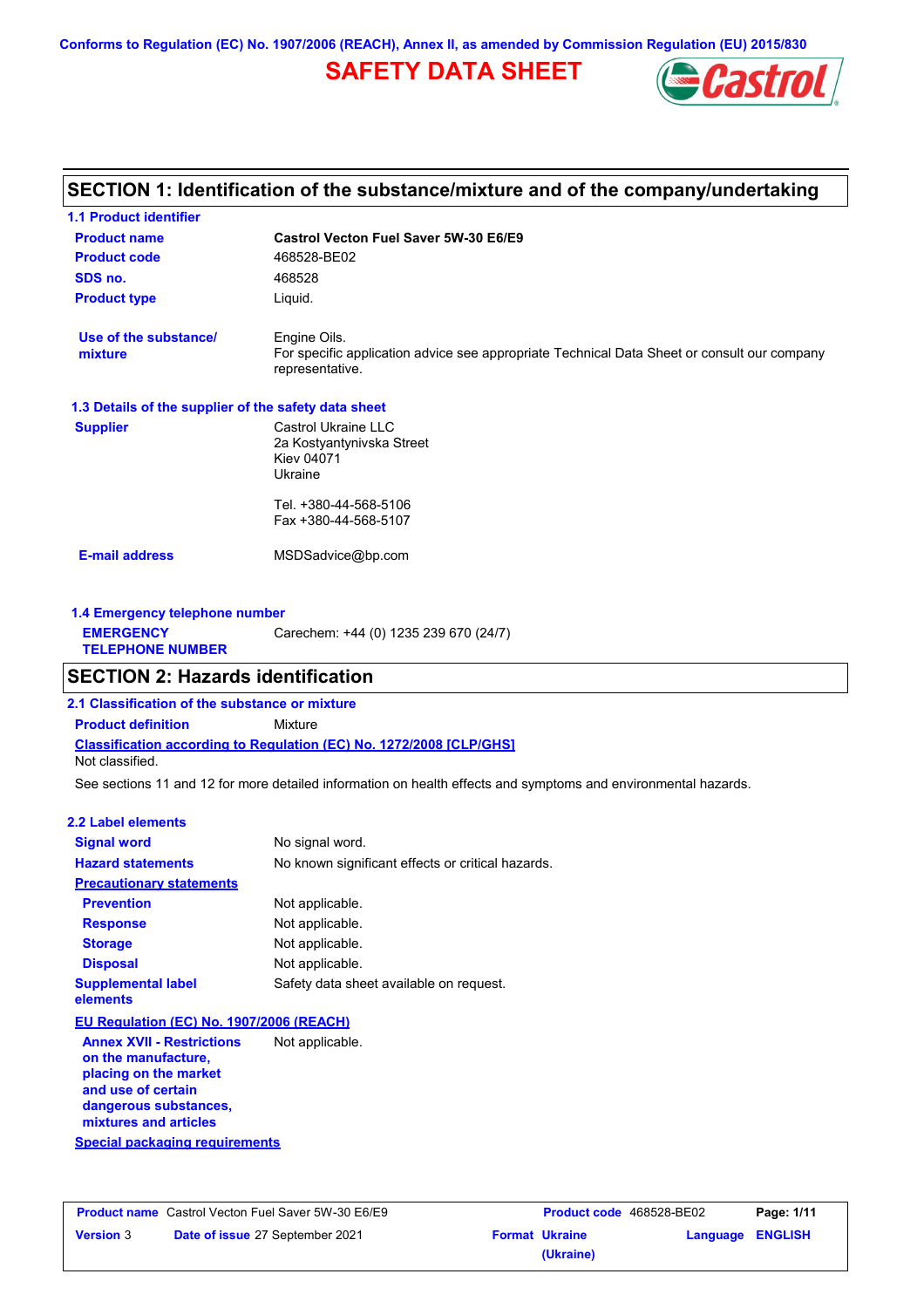# **SECTION 2: Hazards identification**

| <b>Containers to be fitted</b><br>with child-resistant<br>fastenings                                                     | Not applicable.                                                                                                                                                                                                          |  |  |
|--------------------------------------------------------------------------------------------------------------------------|--------------------------------------------------------------------------------------------------------------------------------------------------------------------------------------------------------------------------|--|--|
| <b>Tactile warning of danger</b><br>Not applicable.                                                                      |                                                                                                                                                                                                                          |  |  |
| 2.3 Other hazards                                                                                                        |                                                                                                                                                                                                                          |  |  |
| <b>Results of PBT and vPvB</b><br>assessment                                                                             | Product does not meet the criteria for PBT or vPvB according to Regulation (EC) No. 1907/2006,<br>Annex XIII.                                                                                                            |  |  |
| <b>Product meets the criteria</b><br>for PBT or vPvB according<br>to Regulation (EC) No.<br><b>1907/2006, Annex XIII</b> | This mixture does not contain any substances that are assessed to be a PBT or a vPvB.                                                                                                                                    |  |  |
| Other hazards which do<br>not result in classification                                                                   | Defatting to the skin.<br>USED ENGINE OILS<br>Used engine oil may contain hazardous components which have the potential to cause skin<br>cancer.<br>See Toxicological Information, section 11 of this Safety Data Sheet. |  |  |

## **SECTION 3: Composition/information on ingredients**

## **3.2 Mixtures**

#### Mixture **Product definition**

Highly refined base oil (IP 346 DMSO extract < 3%). Synthetic base stock. Proprietary performance additives.

| <b>Product/ingredient</b><br>name                             | <b>Identifiers</b>                                                                   | $\frac{9}{6}$ | <b>Regulation (EC) No.</b><br>1272/2008 [CLP] | <b>Type</b> |
|---------------------------------------------------------------|--------------------------------------------------------------------------------------|---------------|-----------------------------------------------|-------------|
| Distillates (petroleum), hydrotreated<br>heavy paraffinic     | REACH #: 01-2119484627-25<br>EC: 265-157-1<br>CAS: 64742-54-7<br>Index: 649-467-00-8 | ≥25 - ≤50     | Asp. Tox. 1, H304                             | $[1]$       |
| Distillates (petroleum), solvent-<br>dewaxed heavy paraffinic | REACH #: 01-2119471299-27<br>EC: 265-169-7<br>CAS: 64742-65-0<br>Index: 649-474-00-6 | ו≥ ≤          | Asp. Tox. 1, H304                             | [1]         |
| Distillates (petroleum), hydrotreated<br>light paraffinic     | REACH #: 01-2119487077-29<br>EC: 265-158-7<br>CAS: 64742-55-8<br>Index: 649-468-00-3 | -≤3           | Asp. Tox. 1, H304                             | $[1]$       |
| Distillates (petroleum), solvent-<br>dewaxed light paraffinic | REACH #: 01-2119480132-48<br>EC: 265-159-2<br>CAS: 64742-56-9<br>Index: 649-469-00-9 | -≤3           | Asp. Tox. 1, H304                             | [1]         |

#### **See Section 16 for the full text of the H statements declared above.**

## Type

[1] Substance classified with a health or environmental hazard

[2] Substance with a workplace exposure limit

[3] Substance meets the criteria for PBT according to Regulation (EC) No. 1907/2006, Annex XIII

[4] Substance meets the criteria for vPvB according to Regulation (EC) No. 1907/2006, Annex XIII

[5] Substance of equivalent concern

[6] Additional disclosure due to company policy

Occupational exposure limits, if available, are listed in Section 8.

## **SECTION 4: First aid measures**

## **4.1 Description of first aid measures**

| Eye contact                                               | In case of contact, immediately flush eyes with plenty of water for at least 15 minutes. Eyelids<br>should be held away from the eyeball to ensure thorough rinsing. Check for and remove any<br>contact lenses. Get medical attention. |                                 |  |            |
|-----------------------------------------------------------|-----------------------------------------------------------------------------------------------------------------------------------------------------------------------------------------------------------------------------------------|---------------------------------|--|------------|
| <b>Skin contact</b>                                       | Wash skin thoroughly with soap and water or use recognised skin cleanser. Remove<br>contaminated clothing and shoes. Wash clothing before reuse. Clean shoes thoroughly before<br>reuse. Get medical attention if irritation develops.  |                                 |  |            |
| <b>Inhalation</b>                                         | If inhaled, remove to fresh air. Get medical attention if symptoms occur.                                                                                                                                                               |                                 |  |            |
| Ingestion                                                 | Do not induce vomiting unless directed to do so by medical personnel. Get medical attention if<br>symptoms occur.                                                                                                                       |                                 |  |            |
| <b>Protection of first-aiders</b>                         | No action shall be taken involving any personal risk or without suitable training.                                                                                                                                                      |                                 |  |            |
| <b>Product name</b> Castrol Vecton Fuel Saver 5W-30 E6/E9 |                                                                                                                                                                                                                                         | <b>Product code</b> 468528-BE02 |  | Page: 2/11 |
|                                                           |                                                                                                                                                                                                                                         |                                 |  |            |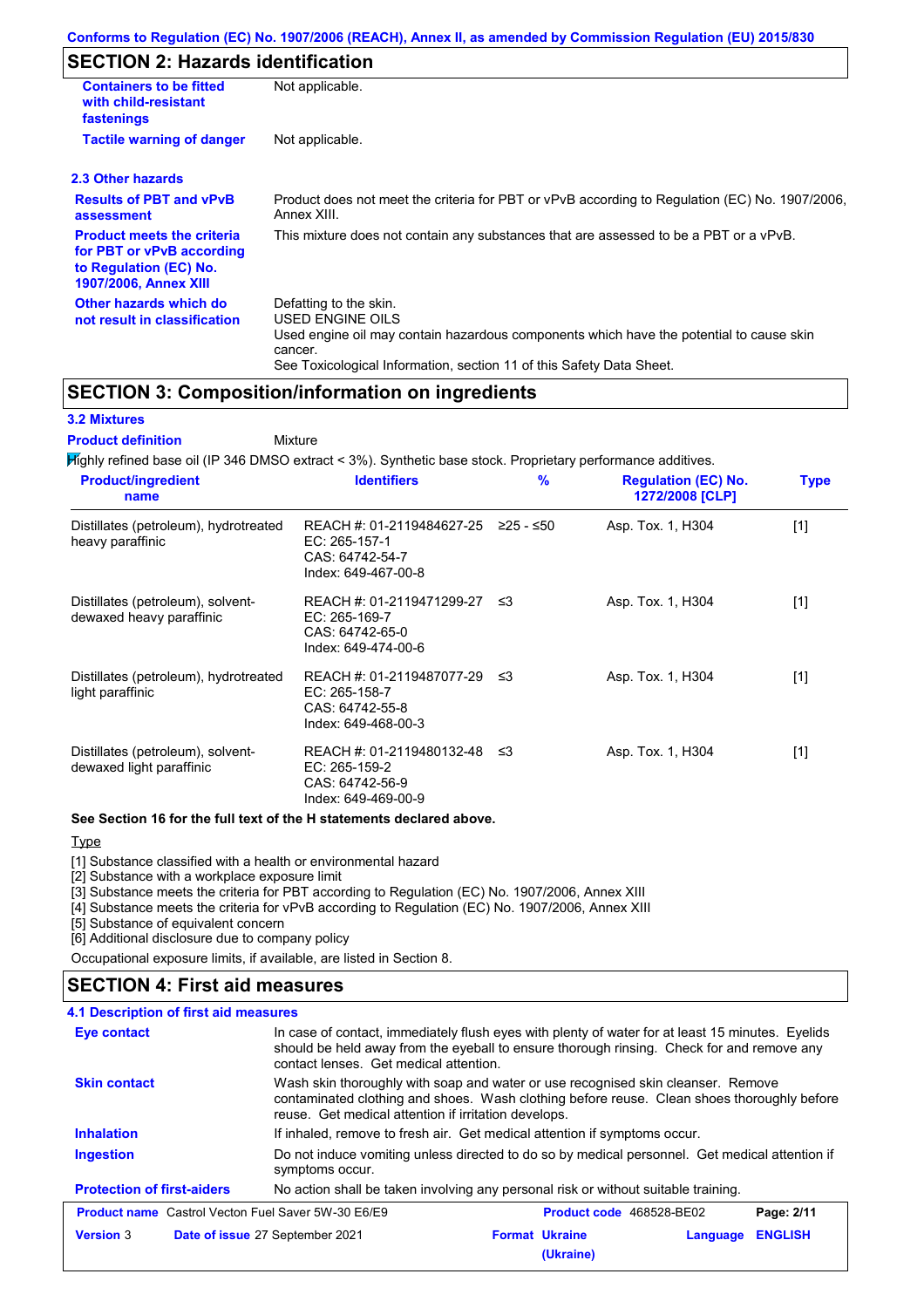# **SECTION 4: First aid measures**

#### **4.2 Most important symptoms and effects, both acute and delayed**

See Section 11 for more detailed information on health effects and symptoms.

| <b>Potential acute health effects</b> |                                                                                                                   |  |  |
|---------------------------------------|-------------------------------------------------------------------------------------------------------------------|--|--|
| <b>Inhalation</b>                     | Vapour inhalation under ambient conditions is not normally a problem due to low vapour<br>pressure.               |  |  |
| <b>Ingestion</b>                      | No known significant effects or critical hazards.                                                                 |  |  |
| <b>Skin contact</b>                   | Defatting to the skin. May cause skin dryness and irritation.                                                     |  |  |
| Eye contact                           | No known significant effects or critical hazards.                                                                 |  |  |
|                                       | Delayed and immediate effects as well as chronic effects from short and long-term exposure                        |  |  |
| <b>Inhalation</b>                     | Overexposure to the inhalation of airborne droplets or aerosols may cause irritation of the<br>respiratory tract. |  |  |
| <b>Ingestion</b>                      | Ingestion of large quantities may cause nausea and diarrhoea.                                                     |  |  |
| <b>Skin contact</b>                   | Prolonged or repeated contact can defat the skin and lead to irritation and/or dermatitis.                        |  |  |
| Eye contact                           | Potential risk of transient stinging or redness if accidental eye contact occurs.                                 |  |  |
|                                       |                                                                                                                   |  |  |

### **4.3 Indication of any immediate medical attention and special treatment needed**

**Notes to physician** Treatment should in general be symptomatic and directed to relieving any effects.

# **SECTION 5: Firefighting measures**

| 5.1 Extinguishing media                                                                                                                                  |                                                                                                                                                                                                                                                                                                                                                                   |  |  |  |
|----------------------------------------------------------------------------------------------------------------------------------------------------------|-------------------------------------------------------------------------------------------------------------------------------------------------------------------------------------------------------------------------------------------------------------------------------------------------------------------------------------------------------------------|--|--|--|
| <b>Suitable extinguishing</b><br>media                                                                                                                   | In case of fire, use foam, dry chemical or carbon dioxide extinguisher or spray.                                                                                                                                                                                                                                                                                  |  |  |  |
| <b>Unsuitable extinguishing</b><br>media                                                                                                                 | Do not use water jet. The use of a water jet may cause the fire to spread by splashing the<br>burning product.                                                                                                                                                                                                                                                    |  |  |  |
| 5.2 Special hazards arising from the substance or mixture                                                                                                |                                                                                                                                                                                                                                                                                                                                                                   |  |  |  |
| <b>Hazards from the</b><br>substance or mixture                                                                                                          | In a fire or if heated, a pressure increase will occur and the container may burst.                                                                                                                                                                                                                                                                               |  |  |  |
| <b>Hazardous combustion</b><br>Combustion products may include the following:<br>carbon oxides $(CO, CO2)$ (carbon monoxide, carbon dioxide)<br>products |                                                                                                                                                                                                                                                                                                                                                                   |  |  |  |
| 5.3 Advice for firefighters                                                                                                                              |                                                                                                                                                                                                                                                                                                                                                                   |  |  |  |
| <b>Special precautions for</b><br>fire-fighters                                                                                                          | No action shall be taken involving any personal risk or without suitable training. Promptly<br>isolate the scene by removing all persons from the vicinity of the incident if there is a fire.                                                                                                                                                                    |  |  |  |
| <b>Special protective</b><br>equipment for fire-fighters                                                                                                 | Fire-fighters should wear appropriate protective equipment and self-contained breathing<br>apparatus (SCBA) with a full face-piece operated in positive pressure mode. Clothing for fire-<br>fighters (including helmets, protective boots and gloves) conforming to European standard EN<br>469 will provide a basic level of protection for chemical incidents. |  |  |  |

## **SECTION 6: Accidental release measures**

#### **6.1 Personal precautions, protective equipment and emergency procedures**

| For non-emergency<br>personnel          | No action shall be taken involving any personal risk or without suitable training. Evacuate<br>surrounding areas. Keep unnecessary and unprotected personnel from entering. Do not touch<br>or walk through spilt material. Floors may be slippery; use care to avoid falling. Put on<br>appropriate personal protective equipment. |
|-----------------------------------------|-------------------------------------------------------------------------------------------------------------------------------------------------------------------------------------------------------------------------------------------------------------------------------------------------------------------------------------|
| For emergency responders                | If specialised clothing is required to deal with the spillage, take note of any information in<br>Section 8 on suitable and unsuitable materials. See also the information in "For non-<br>emergency personnel".                                                                                                                    |
| <b>6.2 Environmental</b><br>precautions | Avoid dispersal of spilt material and runoff and contact with soil, waterways, drains and sewers.<br>Inform the relevant authorities if the product has caused environmental pollution (sewers,<br>waterways, soil or air).                                                                                                         |

#### **6.3 Methods and material for containment and cleaning up**

Stop leak if without risk. Move containers from spill area. Absorb with an inert material and place in an appropriate waste disposal container. Dispose of via a licensed waste disposal contractor. **Small spill**

|                  | <b>Product name</b> Castrol Vecton Fuel Saver 5W-30 E6/E9 | <b>Product code</b> 468528-BE02 |                  | Page: 3/11 |
|------------------|-----------------------------------------------------------|---------------------------------|------------------|------------|
| <b>Version 3</b> | <b>Date of issue 27 September 2021</b>                    | <b>Format Ukraine</b>           | Language ENGLISH |            |
|                  |                                                           | (Ukraine)                       |                  |            |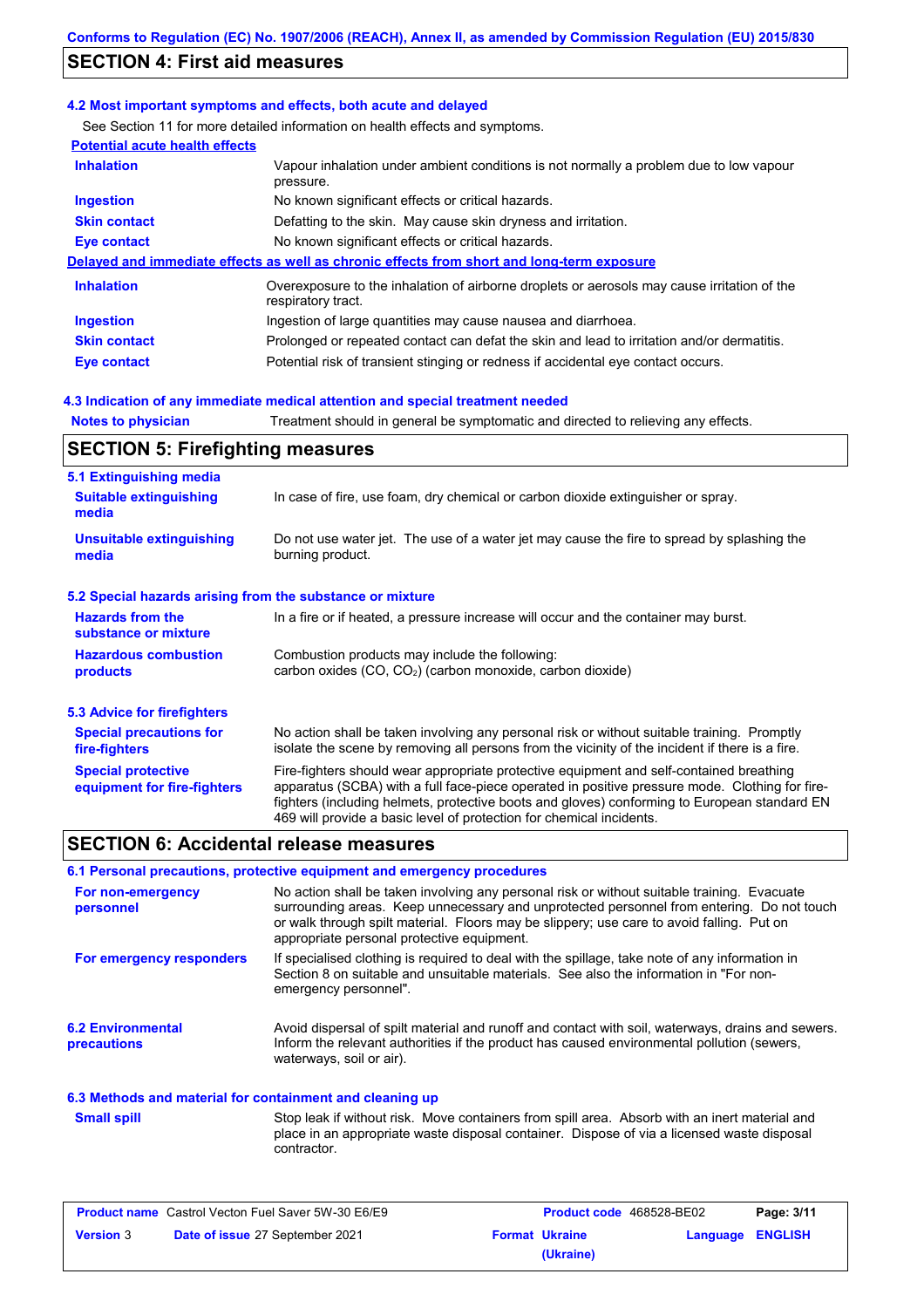## **SECTION 6: Accidental release measures**

| Large spill                               | Stop leak if without risk. Move containers from spill area. Prevent entry into sewers, water<br>courses, basements or confined areas. Contain and collect spillage with non-combustible,<br>absorbent material e.g. sand, earth, vermiculite or diatomaceous earth and place in container<br>for disposal according to local regulations. Dispose of via a licensed waste disposal contractor. |
|-------------------------------------------|------------------------------------------------------------------------------------------------------------------------------------------------------------------------------------------------------------------------------------------------------------------------------------------------------------------------------------------------------------------------------------------------|
| 6.4 Reference to other<br><b>sections</b> | See Section 1 for emergency contact information.<br>See Section 5 for firefighting measures.<br>See Section 8 for information on appropriate personal protective equipment.<br>See Section 12 for environmental precautions.<br>See Section 13 for additional waste treatment information.                                                                                                     |

# **SECTION 7: Handling and storage**

| 7.1 Precautions for safe handling                                                    |                                                                                                                                                                                                                                                                                                                                                                                                                                                                                          |
|--------------------------------------------------------------------------------------|------------------------------------------------------------------------------------------------------------------------------------------------------------------------------------------------------------------------------------------------------------------------------------------------------------------------------------------------------------------------------------------------------------------------------------------------------------------------------------------|
| <b>Protective measures</b>                                                           | Put on appropriate personal protective equipment.                                                                                                                                                                                                                                                                                                                                                                                                                                        |
| <b>Advice on general</b><br>occupational hygiene                                     | Eating, drinking and smoking should be prohibited in areas where this material is handled,<br>stored and processed. Wash thoroughly after handling. Remove contaminated clothing and<br>protective equipment before entering eating areas. See also Section 8 for additional<br>information on hygiene measures.                                                                                                                                                                         |
| <b>7.2 Conditions for safe</b><br>storage, including any<br><b>incompatibilities</b> | Store in accordance with local requiations. Store in a dry, cool and well-ventilated area, away<br>from incompatible materials (see Section 10). Keep away from heat and direct sunlight. Keep<br>container tightly closed and sealed until ready for use. Containers that have been opened must<br>be carefully resealed and kept upright to prevent leakage. Store and use only in equipment/<br>containers designed for use with this product. Do not store in unlabelled containers. |
| <b>Not suitable</b>                                                                  | Prolonged exposure to elevated temperature                                                                                                                                                                                                                                                                                                                                                                                                                                               |

## **SECTION 8: Exposure controls/personal protection**

### **8.1 Control parameters**

#### **Occupational exposure limits**

#### No exposure limit value known.

Whilst specific OELs for certain components may be shown in this section, other components may be present in any mist, vapour or dust produced. Therefore, the specific OELs may not be applicable to the product as a whole and are provided for guidance only.

**Recommended monitoring procedures** If this product contains ingredients with exposure limits, personal, workplace atmosphere or biological monitoring may be required to determine the effectiveness of the ventilation or other control measures and/or the necessity to use respiratory protective equipment. Reference should be made to monitoring standards, such as the following: European Standard EN 689 (Workplace atmospheres - Guidance for the assessment of exposure by inhalation to chemical agents for comparison with limit values and measurement strategy) European Standard EN 14042 (Workplace atmospheres - Guide for the application and use of procedures for the assessment of exposure to chemical and biological agents) European Standard EN 482 (Workplace atmospheres - General requirements for the performance of procedures for the measurement of chemical agents) Reference to national guidance documents for methods for the determination of hazardous substances will also be required.

## **Derived No Effect Level**

No DNELs/DMELs available.

#### **Predicted No Effect Concentration**

No PNECs available

## **Appropriate engineering controls** Provide exhaust ventilation or other engineering controls to keep the relevant airborne concentrations below their respective occupational exposure limits. All activities involving chemicals should be assessed for their risks to health, to ensure exposures are adequately controlled. Personal protective equipment should only be considered after other forms of control measures (e.g. engineering controls) have been suitably evaluated. Personal protective equipment should conform to appropriate standards, be suitable for use, be kept in good condition and properly maintained. Your supplier of personal protective equipment should be consulted for advice on selection and appropriate standards. For further information contact your national organisation for standards. The final choice of protective equipment will depend upon a risk assessment. It is important to ensure that all items of personal protective equipment are compatible. **8.2 Exposure controls Individual protection measures**

| <b>Product name</b> Castrol Vecton Fuel Saver 5W-30 E6/E9 |                                        | <b>Product code</b> 468528-BE02 |                       | Page: 4/11       |  |
|-----------------------------------------------------------|----------------------------------------|---------------------------------|-----------------------|------------------|--|
| <b>Version 3</b>                                          | <b>Date of issue 27 September 2021</b> |                                 | <b>Format Ukraine</b> | Language ENGLISH |  |
|                                                           |                                        |                                 | (Ukraine)             |                  |  |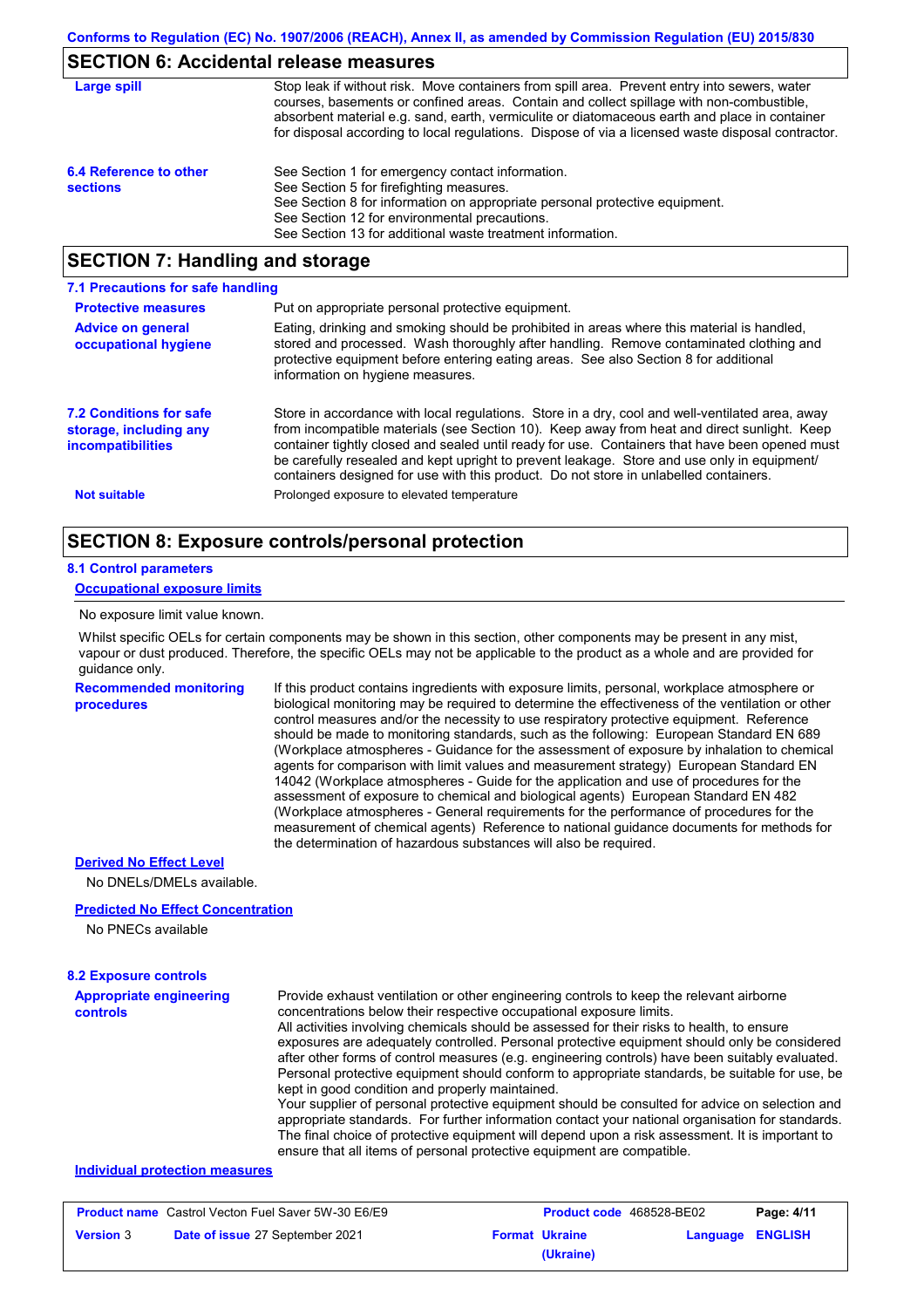# **SECTION 8: Exposure controls/personal protection**

| <b>Hygiene measures</b>                          | Wash hands, forearms and face thoroughly after handling chemical products, before eating,<br>smoking and using the lavatory and at the end of the working period. Ensure that eyewash<br>stations and safety showers are close to the workstation location.                                                                                                                                                                                                                                                                                                                                                                                       |
|--------------------------------------------------|---------------------------------------------------------------------------------------------------------------------------------------------------------------------------------------------------------------------------------------------------------------------------------------------------------------------------------------------------------------------------------------------------------------------------------------------------------------------------------------------------------------------------------------------------------------------------------------------------------------------------------------------------|
| <b>Respiratory protection</b>                    | In case of insufficient ventilation, wear suitable respiratory equipment.<br>The correct choice of respiratory protection depends upon the chemicals being handled, the<br>conditions of work and use, and the condition of the respiratory equipment. Safety procedures<br>should be developed for each intended application. Respiratory protection equipment should<br>therefore be chosen in consultation with the supplier/manufacturer and with a full assessment<br>of the working conditions.                                                                                                                                             |
| <b>Eye/face protection</b>                       | Safety glasses with side shields.                                                                                                                                                                                                                                                                                                                                                                                                                                                                                                                                                                                                                 |
| <b>Skin protection</b><br><b>Hand protection</b> | <b>General Information:</b>                                                                                                                                                                                                                                                                                                                                                                                                                                                                                                                                                                                                                       |
|                                                  | Because specific work environments and material handling practices vary, safety procedures<br>should be developed for each intended application. The correct choice of protective gloves<br>depends upon the chemicals being handled, and the conditions of work and use. Most gloves<br>provide protection for only a limited time before they must be discarded and replaced (even the<br>best chemically resistant gloves will break down after repeated chemical exposures).                                                                                                                                                                  |
|                                                  | Gloves should be chosen in consultation with the supplier / manufacturer and taking account of<br>a full assessment of the working conditions.                                                                                                                                                                                                                                                                                                                                                                                                                                                                                                    |
|                                                  | Recommended: Nitrile gloves.<br><b>Breakthrough time:</b>                                                                                                                                                                                                                                                                                                                                                                                                                                                                                                                                                                                         |
|                                                  | Breakthrough time data are generated by glove manufacturers under laboratory test conditions<br>and represent how long a glove can be expected to provide effective permeation resistance. It<br>is important when following breakthrough time recommendations that actual workplace<br>conditions are taken into account. Always consult with your glove supplier for up-to-date<br>technical information on breakthrough times for the recommended glove type.<br>Our recommendations on the selection of gloves are as follows:                                                                                                                |
|                                                  | Continuous contact:                                                                                                                                                                                                                                                                                                                                                                                                                                                                                                                                                                                                                               |
|                                                  | Gloves with a minimum breakthrough time of 240 minutes, or >480 minutes if suitable gloves<br>can be obtained.<br>If suitable gloves are not available to offer that level of protection, gloves with shorter<br>breakthrough times may be acceptable as long as appropriate glove maintenance and<br>replacement regimes are determined and adhered to.                                                                                                                                                                                                                                                                                          |
|                                                  | Short-term / splash protection:                                                                                                                                                                                                                                                                                                                                                                                                                                                                                                                                                                                                                   |
|                                                  | Recommended breakthrough times as above.<br>It is recognised that for short-term, transient exposures, gloves with shorter breakthrough times<br>may commonly be used. Therefore, appropriate maintenance and replacement regimes must<br>be determined and rigorously followed.                                                                                                                                                                                                                                                                                                                                                                  |
|                                                  | <b>Glove Thickness:</b>                                                                                                                                                                                                                                                                                                                                                                                                                                                                                                                                                                                                                           |
|                                                  | For general applications, we recommend gloves with a thickness typically greater than 0.35 mm.                                                                                                                                                                                                                                                                                                                                                                                                                                                                                                                                                    |
|                                                  | It should be emphasised that glove thickness is not necessarily a good predictor of glove<br>resistance to a specific chemical, as the permeation efficiency of the glove will be dependent<br>on the exact composition of the glove material. Therefore, glove selection should also be based<br>on consideration of the task requirements and knowledge of breakthrough times.<br>Glove thickness may also vary depending on the glove manufacturer, the glove type and the<br>glove model. Therefore, the manufacturers' technical data should always be taken into account<br>to ensure selection of the most appropriate glove for the task. |
|                                                  | Note: Depending on the activity being conducted, gloves of varying thickness may be required<br>for specific tasks. For example:                                                                                                                                                                                                                                                                                                                                                                                                                                                                                                                  |
|                                                  | • Thinner gloves (down to 0.1 mm or less) may be required where a high degree of manual<br>dexterity is needed. However, these gloves are only likely to give short duration protection and<br>would normally be just for single use applications, then disposed of.                                                                                                                                                                                                                                                                                                                                                                              |
|                                                  | • Thicker gloves (up to 3 mm or more) may be required where there is a mechanical (as well<br>as a chemical) risk i.e. where there is abrasion or puncture potential.                                                                                                                                                                                                                                                                                                                                                                                                                                                                             |

| <b>Product name</b> Castrol Vecton Fuel Saver 5W-30 E6/E9 |                                        | <b>Product code</b> 468528-BE02 |                       | Page: 5/11       |  |
|-----------------------------------------------------------|----------------------------------------|---------------------------------|-----------------------|------------------|--|
| <b>Version 3</b>                                          | <b>Date of issue 27 September 2021</b> |                                 | <b>Format Ukraine</b> | Language ENGLISH |  |
|                                                           |                                        |                                 | (Ukraine)             |                  |  |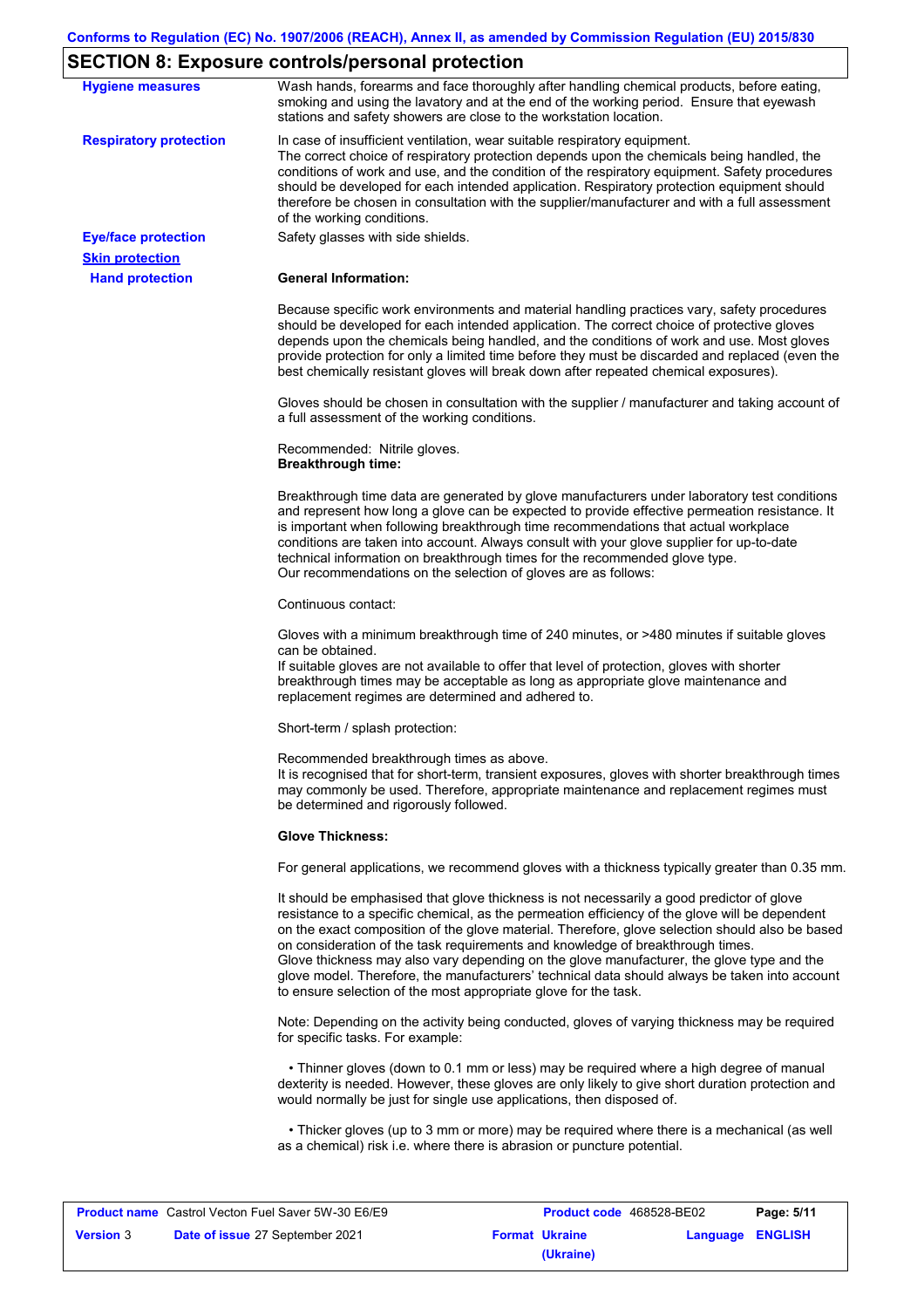# **SECTION 8: Exposure controls/personal protection**

| <b>Skin and body</b>                      | Use of protective clothing is good industrial practice.<br>Personal protective equipment for the body should be selected based on the task being<br>performed and the risks involved and should be approved by a specialist before handling this<br>product.<br>Cotton or polyester/cotton overalls will only provide protection against light superficial<br>contamination that will not soak through to the skin. Overalls should be laundered on a regular<br>basis. When the risk of skin exposure is high (e.g. when cleaning up spillages or if there is a<br>risk of splashing) then chemical resistant aprons and/or impervious chemical suits and boots<br>will be required. |
|-------------------------------------------|---------------------------------------------------------------------------------------------------------------------------------------------------------------------------------------------------------------------------------------------------------------------------------------------------------------------------------------------------------------------------------------------------------------------------------------------------------------------------------------------------------------------------------------------------------------------------------------------------------------------------------------------------------------------------------------|
| <b>Refer to standards:</b>                | Respiratory protection: EN 529<br>Gloves: EN 420, EN 374<br>Eye protection: EN 166<br>Filtering half-mask: EN 149<br>Filtering half-mask with valve: EN 405<br>Half-mask: EN 140 plus filter<br>Full-face mask: EN 136 plus filter<br>Particulate filters: EN 143<br>Gas/combined filters: EN 14387                                                                                                                                                                                                                                                                                                                                                                                   |
| <b>Environmental exposure</b><br>controls | Emissions from ventilation or work process equipment should be checked to ensure they<br>comply with the requirements of environmental protection legislation. In some cases, fume<br>scrubbers, filters or engineering modifications to the process equipment will be necessary to<br>reduce emissions to acceptable levels.                                                                                                                                                                                                                                                                                                                                                         |

# **SECTION 9: Physical and chemical properties**

# **9.1 Information on basic physical and chemical properties**

| <u>Appearance</u>                                      |                                                                                                                                                |
|--------------------------------------------------------|------------------------------------------------------------------------------------------------------------------------------------------------|
| <b>Physical state</b>                                  | Liquid.                                                                                                                                        |
| <b>Colour</b>                                          | Amber. [Light]                                                                                                                                 |
| <b>Odour</b>                                           | Not available.                                                                                                                                 |
| <b>Odour threshold</b>                                 | Not available.                                                                                                                                 |
| pH                                                     | Not applicable.                                                                                                                                |
| <b>Melting point/freezing point</b>                    | Not available.                                                                                                                                 |
| Initial boiling point and boiling<br>range             | Not available.                                                                                                                                 |
| <b>Pour point</b>                                      | -48 $°C$                                                                                                                                       |
| <b>Flash point</b>                                     | Closed cup: 199°C (390.2°F) [Pensky-Martens.]<br>Open cup: 228°C (442.4°F) [Cleveland.]                                                        |
| <b>Evaporation rate</b>                                | Not available.                                                                                                                                 |
| <b>Flammability (solid, gas)</b>                       | Not available.                                                                                                                                 |
| <b>Upper/lower flammability or</b><br>explosive limits | Not available.                                                                                                                                 |
| <b>Vapour pressure</b>                                 | Not available.                                                                                                                                 |
| <b>Vapour density</b>                                  | Not available.                                                                                                                                 |
| <b>Relative density</b>                                | Not available.                                                                                                                                 |
| <b>Density</b>                                         | <1000 kg/m <sup>3</sup> (<1 g/cm <sup>3</sup> ) at 15 <sup>°</sup> C                                                                           |
| <b>Solubility(ies)</b>                                 | insoluble in water.                                                                                                                            |
| <b>Partition coefficient: n-octanol/</b><br>water      | Not available.                                                                                                                                 |
| <b>Auto-ignition temperature</b>                       | Not available.                                                                                                                                 |
| <b>Decomposition temperature</b>                       | Not available.                                                                                                                                 |
| <b>Viscosity</b>                                       | Kinematic: 69.47 mm <sup>2</sup> /s (69.47 cSt) at 40 $^{\circ}$ C<br>Kinematic: 11.5 to 12.29 mm <sup>2</sup> /s (11.5 to 12.29 cSt) at 100°C |
| <b>Explosive properties</b>                            | Not available.                                                                                                                                 |
| <b>Oxidising properties</b>                            | Not available.                                                                                                                                 |
|                                                        |                                                                                                                                                |

## **9.2 Other information**

**Appearance**

No additional information.

|                  | <b>Product name</b> Castrol Vecton Fuel Saver 5W-30 E6/E9 |
|------------------|-----------------------------------------------------------|
| <b>Version</b> 3 | Date of issue 27 September 2021                           |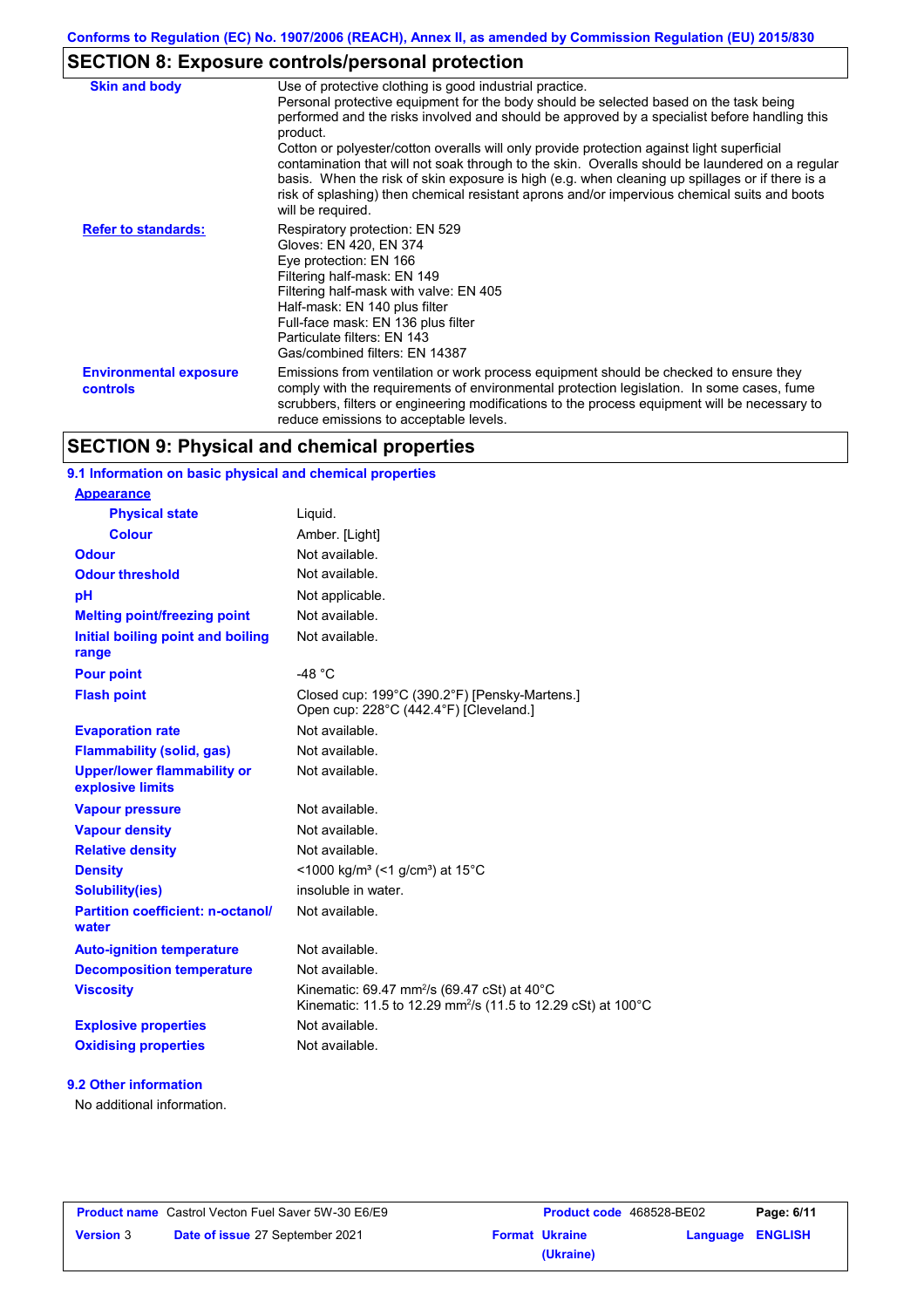| <b>SECTION 10: Stability and reactivity</b>       |                                                                                                                                                                         |  |  |  |
|---------------------------------------------------|-------------------------------------------------------------------------------------------------------------------------------------------------------------------------|--|--|--|
| <b>10.1 Reactivity</b>                            | No specific test data available for this product. Refer to Conditions to avoid and Incompatible<br>materials for additional information.                                |  |  |  |
| <b>10.2 Chemical stability</b>                    | The product is stable.                                                                                                                                                  |  |  |  |
| <b>10.3 Possibility of</b><br>hazardous reactions | Under normal conditions of storage and use, hazardous reactions will not occur.<br>Under normal conditions of storage and use, hazardous polymerisation will not occur. |  |  |  |
| <b>10.4 Conditions to avoid</b>                   | Avoid all possible sources of ignition (spark or flame).                                                                                                                |  |  |  |
| 10.5 Incompatible materials                       | Reactive or incompatible with the following materials: oxidising materials.                                                                                             |  |  |  |
| <b>10.6 Hazardous</b><br>decomposition products   | Under normal conditions of storage and use, hazardous decomposition products should not be<br>produced.                                                                 |  |  |  |

# **SECTION 11: Toxicological information**

| 11.1 Information on toxicological effects          |                                                                                                                                                                                                                                                                                                                                                                                                                 |
|----------------------------------------------------|-----------------------------------------------------------------------------------------------------------------------------------------------------------------------------------------------------------------------------------------------------------------------------------------------------------------------------------------------------------------------------------------------------------------|
| <b>Acute toxicity estimates</b>                    |                                                                                                                                                                                                                                                                                                                                                                                                                 |
| Not available.                                     |                                                                                                                                                                                                                                                                                                                                                                                                                 |
| <b>Information on likely</b><br>routes of exposure | Routes of entry anticipated: Dermal, Inhalation.                                                                                                                                                                                                                                                                                                                                                                |
| <b>Potential acute health effects</b>              |                                                                                                                                                                                                                                                                                                                                                                                                                 |
| <b>Inhalation</b>                                  | Vapour inhalation under ambient conditions is not normally a problem due to low vapour<br>pressure.                                                                                                                                                                                                                                                                                                             |
| <b>Ingestion</b>                                   | No known significant effects or critical hazards.                                                                                                                                                                                                                                                                                                                                                               |
| <b>Skin contact</b>                                | Defatting to the skin. May cause skin dryness and irritation.                                                                                                                                                                                                                                                                                                                                                   |
| <b>Eye contact</b>                                 | No known significant effects or critical hazards.                                                                                                                                                                                                                                                                                                                                                               |
|                                                    | <b>Symptoms related to the physical, chemical and toxicological characteristics</b>                                                                                                                                                                                                                                                                                                                             |
| <b>Inhalation</b>                                  | No specific data.                                                                                                                                                                                                                                                                                                                                                                                               |
| <b>Ingestion</b>                                   | No specific data.                                                                                                                                                                                                                                                                                                                                                                                               |
| <b>Skin contact</b>                                | Adverse symptoms may include the following:<br>irritation<br>dryness<br>cracking                                                                                                                                                                                                                                                                                                                                |
| <b>Eye contact</b>                                 | No specific data.                                                                                                                                                                                                                                                                                                                                                                                               |
|                                                    | Delayed and immediate effects as well as chronic effects from short and long-term exposure                                                                                                                                                                                                                                                                                                                      |
| <b>Inhalation</b>                                  | Overexposure to the inhalation of airborne droplets or aerosols may cause irritation of the<br>respiratory tract.                                                                                                                                                                                                                                                                                               |
| <b>Ingestion</b>                                   | Ingestion of large quantities may cause nausea and diarrhoea.                                                                                                                                                                                                                                                                                                                                                   |
| <b>Skin contact</b>                                | Prolonged or repeated contact can defat the skin and lead to irritation and/or dermatitis.                                                                                                                                                                                                                                                                                                                      |
| <b>Eye contact</b>                                 | Potential risk of transient stinging or redness if accidental eye contact occurs.                                                                                                                                                                                                                                                                                                                               |
| <b>Potential chronic health effects</b>            |                                                                                                                                                                                                                                                                                                                                                                                                                 |
| <b>General</b>                                     | <b>USED ENGINE OILS</b><br>Combustion products resulting from the operation of internal combustion engines contaminate<br>engine oils during use. Used engine oil may contain hazardous components which have the<br>potential to cause skin cancer. Frequent or prolonged contact with all types and makes of used<br>engine oil must therefore be avoided and a high standard of personal hygiene maintained. |
| <b>Carcinogenicity</b>                             | No known significant effects or critical hazards.                                                                                                                                                                                                                                                                                                                                                               |
| <b>Mutagenicity</b>                                | No known significant effects or critical hazards.                                                                                                                                                                                                                                                                                                                                                               |
| <b>Developmental effects</b>                       | No known significant effects or critical hazards.                                                                                                                                                                                                                                                                                                                                                               |
| <b>Fertility effects</b>                           | No known significant effects or critical hazards.                                                                                                                                                                                                                                                                                                                                                               |

| <b>Product name</b> Castrol Vecton Fuel Saver 5W-30 E6/E9 |                                        | <b>Product code</b> 468528-BE02 |                       | Page: 7/11              |  |
|-----------------------------------------------------------|----------------------------------------|---------------------------------|-----------------------|-------------------------|--|
| <b>Version 3</b>                                          | <b>Date of issue 27 September 2021</b> |                                 | <b>Format Ukraine</b> | <b>Language ENGLISH</b> |  |
|                                                           |                                        |                                 | (Ukraine)             |                         |  |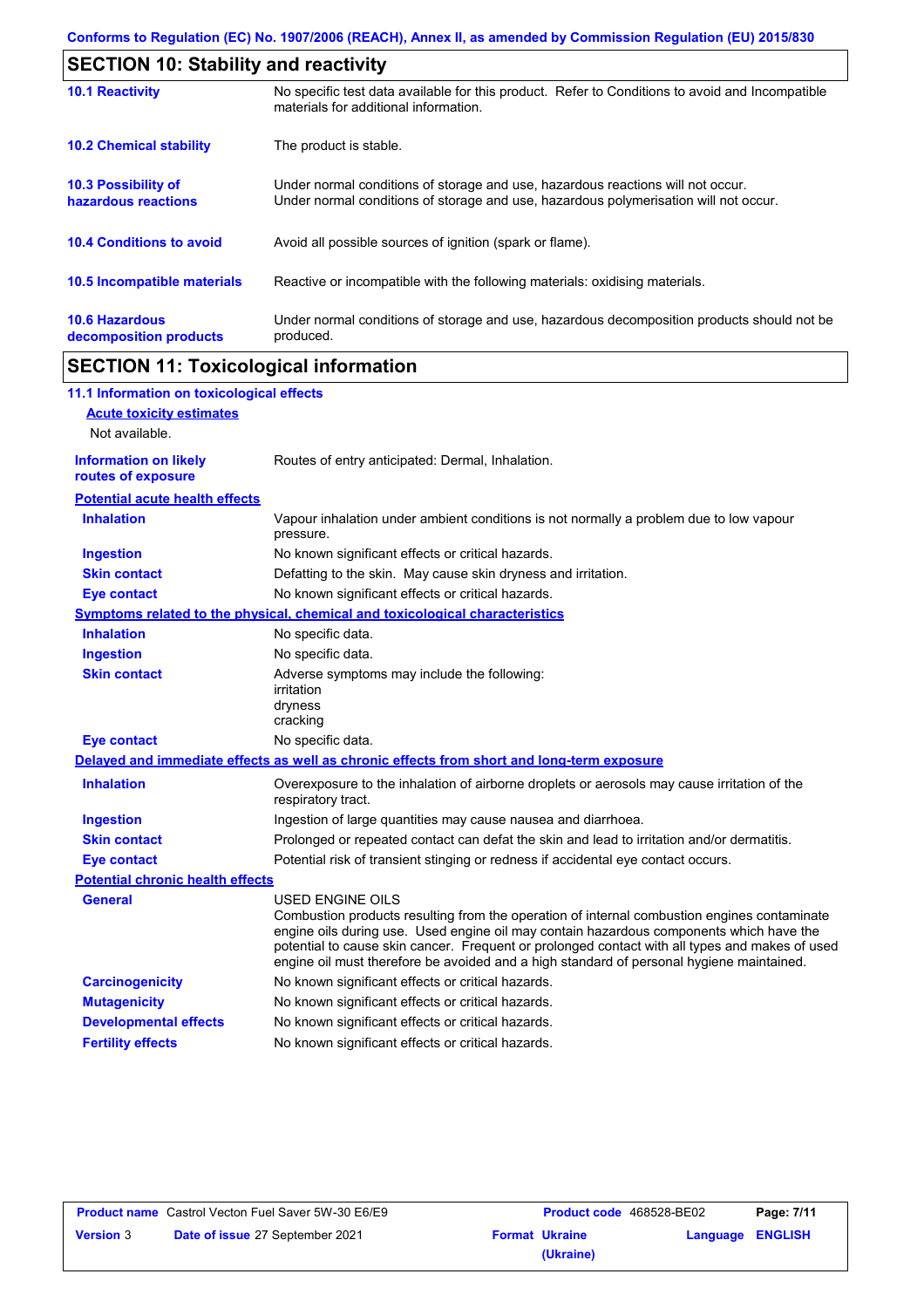## **SECTION 12: Ecological information**

## **12.1 Toxicity**

**Environmental hazards** Not classified as dangerous

#### **12.2 Persistence and degradability**

Partially biodegradable.

#### **12.3 Bioaccumulative potential**

This product is not expected to bioaccumulate through food chains in the environment.

| <b>12.4 Mobility in soil</b>                            |                                                                      |
|---------------------------------------------------------|----------------------------------------------------------------------|
| <b>Soil/water partition</b><br><b>coefficient (Koc)</b> | Not available.                                                       |
| <b>Mobility</b>                                         | Spillages may penetrate the soil causing ground water contamination. |

## **12.5 Results of PBT and vPvB assessment**

Product does not meet the criteria for PBT or vPvB according to Regulation (EC) No. 1907/2006, Annex XIII.

#### **12.6 Other adverse effects**

| <b>Other ecological information</b> | Spills may form a film on water surfaces causing physical damage to organisms. Oxygen |
|-------------------------------------|---------------------------------------------------------------------------------------|
|                                     | transfer could also be impaired.                                                      |

## **SECTION 13: Disposal considerations**

### **13.1 Waste treatment methods**

### **Product**

**Methods of disposal**

Where possible, arrange for product to be recycled. Dispose of via an authorised person/ licensed waste disposal contractor in accordance with local regulations.

## **Hazardous waste** Yes.

#### **European waste catalogue (EWC)**

| <b>Waste code</b> | <b>Waste designation</b>                |
|-------------------|-----------------------------------------|
| $130208*$         | other engine, gear and lubricating oils |
| .<br>.            | .<br>.<br>.<br>$\cdots$                 |

However, deviation from the intended use and/or the presence of any potential contaminants may require an alternative waste disposal code to be assigned by the end user.

#### **Packaging**

| <b>Methods of disposal</b> | Where possible, arrange for product to be recycled. Dispose of via an authorised person/<br>licensed waste disposal contractor in accordance with local regulations.                                                                    |
|----------------------------|-----------------------------------------------------------------------------------------------------------------------------------------------------------------------------------------------------------------------------------------|
| <b>Special precautions</b> | This material and its container must be disposed of in a safe way. Empty containers or liners<br>may retain some product residues. Avoid dispersal of spilt material and runoff and contact with<br>soil, waterways, drains and sewers. |
| <b>References</b>          | Commission 2014/955/EU<br>Directive 2008/98/EC                                                                                                                                                                                          |

# **SECTION 14: Transport information**

|                                           | <b>ADR/RID</b>                                     | <b>ADN</b>     | <b>IMDG</b>                        | <b>IATA</b>                       |
|-------------------------------------------|----------------------------------------------------|----------------|------------------------------------|-----------------------------------|
| 14.1 UN number                            | Not regulated.                                     | Not regulated. | Not regulated.                     | Not regulated.                    |
| 14.2 UN proper<br>shipping name           |                                                    |                |                                    |                                   |
| <b>14.3 Transport</b><br>hazard class(es) |                                                    |                |                                    |                                   |
| <b>14.4 Packing</b><br>group              |                                                    |                |                                    |                                   |
| 14.5<br><b>Environmental</b><br>hazards   | No.                                                | No.            | No.                                | No.                               |
|                                           | Product name Castrol Vecton Fuel Saver 5W-30 E6/E9 |                | Product code 468528-BE02           | Page: 8/11                        |
| <b>Version 3</b>                          | Date of issue 27 September 2021                    |                | <b>Format Ukraine</b><br>(Ukraine) | <b>ENGLISH</b><br><b>Language</b> |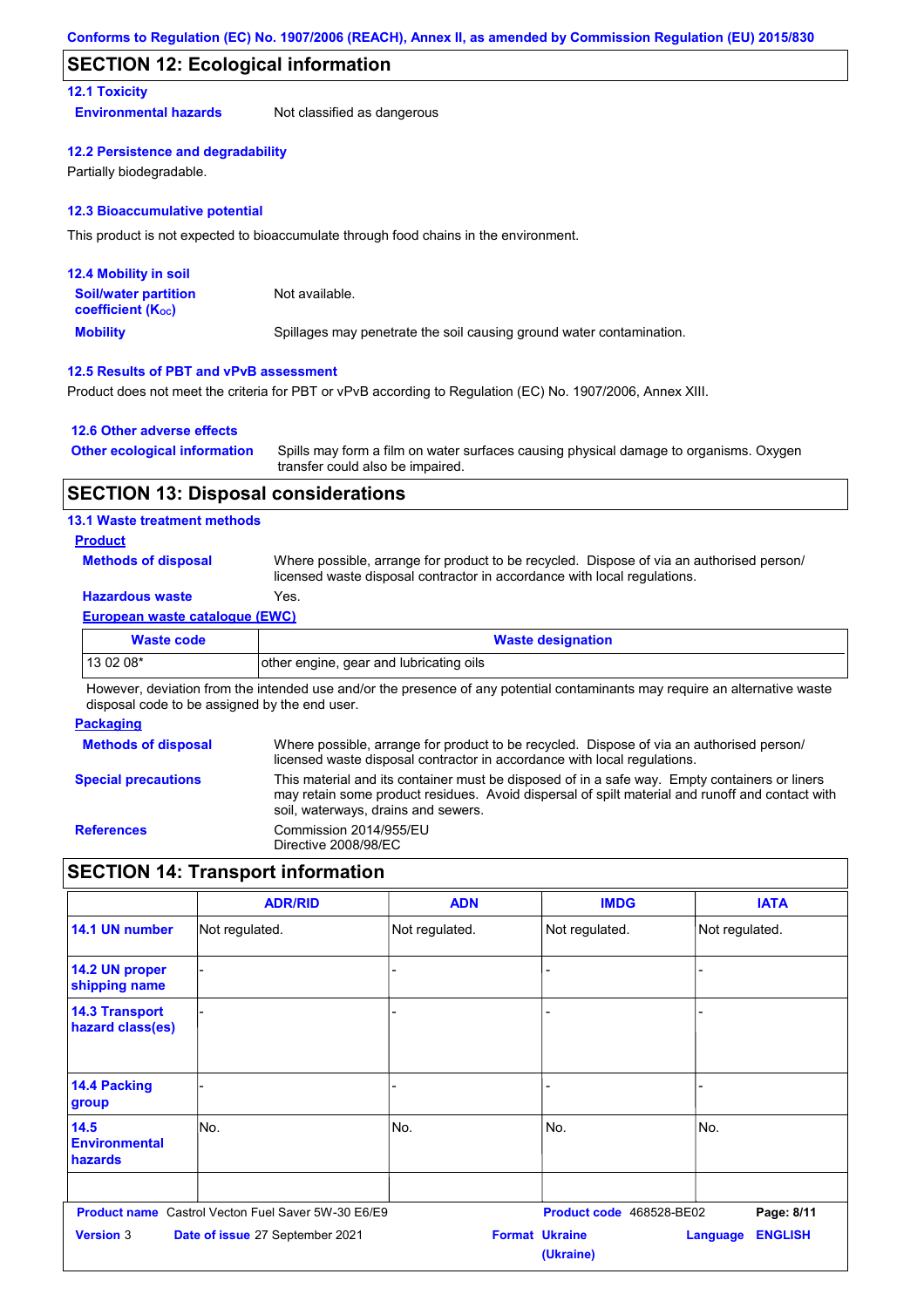|                                                                                               |                                          |                                                                                              |                                                                                                                                                                                           | Conforms to Regulation (EC) No. 1907/2006 (REACH), Annex II, as amended by Commission Regulation (EU) 2015/830 |                              |
|-----------------------------------------------------------------------------------------------|------------------------------------------|----------------------------------------------------------------------------------------------|-------------------------------------------------------------------------------------------------------------------------------------------------------------------------------------------|----------------------------------------------------------------------------------------------------------------|------------------------------|
|                                                                                               |                                          | <b>SECTION 14: Transport information</b>                                                     |                                                                                                                                                                                           |                                                                                                                |                              |
| <b>Additional</b><br><b>information</b>                                                       |                                          |                                                                                              |                                                                                                                                                                                           |                                                                                                                |                              |
| <b>14.6 Special precautions for</b><br>user                                                   |                                          | Not available.                                                                               |                                                                                                                                                                                           |                                                                                                                |                              |
| <b>14.7 Transport in bulk</b><br>according to IMO<br><b>instruments</b>                       |                                          | Not available.                                                                               |                                                                                                                                                                                           |                                                                                                                |                              |
|                                                                                               |                                          | <b>SECTION 15: Regulatory information</b>                                                    |                                                                                                                                                                                           |                                                                                                                |                              |
|                                                                                               |                                          |                                                                                              | 15.1 Safety, health and environmental regulations/legislation specific for the substance or mixture                                                                                       |                                                                                                                |                              |
|                                                                                               | EU Regulation (EC) No. 1907/2006 (REACH) |                                                                                              |                                                                                                                                                                                           |                                                                                                                |                              |
|                                                                                               |                                          | <b>Annex XIV - List of substances subject to authorisation</b>                               |                                                                                                                                                                                           |                                                                                                                |                              |
| <b>Annex XIV</b>                                                                              |                                          |                                                                                              |                                                                                                                                                                                           |                                                                                                                |                              |
|                                                                                               | None of the components are listed.       |                                                                                              |                                                                                                                                                                                           |                                                                                                                |                              |
|                                                                                               | <b>Substances of very high concern</b>   |                                                                                              |                                                                                                                                                                                           |                                                                                                                |                              |
|                                                                                               | None of the components are listed.       |                                                                                              |                                                                                                                                                                                           |                                                                                                                |                              |
| <b>Other regulations</b>                                                                      |                                          |                                                                                              |                                                                                                                                                                                           |                                                                                                                |                              |
| <b>REACH Status</b>                                                                           |                                          | current requirements of REACH.                                                               | The company, as identified in Section 1, sells this product in the EU in compliance with the                                                                                              |                                                                                                                |                              |
| <b>United States inventory</b><br>(TSCA 8b)                                                   |                                          | All components are active or exempted.                                                       |                                                                                                                                                                                           |                                                                                                                |                              |
|                                                                                               | <b>Australia inventory (AICS)</b>        | All components are listed or exempted.                                                       |                                                                                                                                                                                           |                                                                                                                |                              |
| <b>Canada inventory</b>                                                                       |                                          | All components are listed or exempted.                                                       |                                                                                                                                                                                           |                                                                                                                |                              |
| <b>China inventory (IECSC)</b>                                                                |                                          | At least one component is not listed.                                                        |                                                                                                                                                                                           |                                                                                                                |                              |
| <b>Japan inventory (ENCS)</b>                                                                 |                                          | All components are listed or exempted.                                                       |                                                                                                                                                                                           |                                                                                                                |                              |
| <b>Korea inventory (KECI)</b><br><b>Philippines inventory</b><br>(PICCS)                      |                                          | All components are listed or exempted.<br>All components are listed or exempted.             |                                                                                                                                                                                           |                                                                                                                |                              |
| <b>Taiwan Chemical</b><br><b>Substances Inventory</b><br>(TCSI)                               |                                          | All components are listed or exempted.                                                       |                                                                                                                                                                                           |                                                                                                                |                              |
| Not listed.                                                                                   |                                          | Ozone depleting substances (1005/2009/EU)                                                    |                                                                                                                                                                                           |                                                                                                                |                              |
|                                                                                               |                                          | Prior Informed Consent (PIC) (649/2012/EU)                                                   |                                                                                                                                                                                           |                                                                                                                |                              |
| Not listed.                                                                                   |                                          |                                                                                              |                                                                                                                                                                                           |                                                                                                                |                              |
|                                                                                               |                                          |                                                                                              |                                                                                                                                                                                           |                                                                                                                |                              |
| <b>Seveso Directive</b>                                                                       |                                          |                                                                                              |                                                                                                                                                                                           |                                                                                                                |                              |
|                                                                                               |                                          | This product is not controlled under the Seveso Directive.                                   |                                                                                                                                                                                           |                                                                                                                |                              |
| <b>15.2 Chemical safety</b><br>assessment                                                     |                                          |                                                                                              | A Chemical Safety Assessment has been carried out for one or more of the substances within<br>this mixture. A Chemical Safety Assessment has not been carried out for the mixture itself. |                                                                                                                |                              |
|                                                                                               |                                          |                                                                                              |                                                                                                                                                                                           |                                                                                                                |                              |
|                                                                                               |                                          | Inland Waterway                                                                              | ADN = European Provisions concerning the International Carriage of Dangerous Goods by                                                                                                     |                                                                                                                |                              |
|                                                                                               |                                          | Road                                                                                         | ADR = The European Agreement concerning the International Carriage of Dangerous Goods by                                                                                                  |                                                                                                                |                              |
|                                                                                               |                                          | ATE = Acute Toxicity Estimate                                                                |                                                                                                                                                                                           |                                                                                                                |                              |
|                                                                                               |                                          | <b>BCF</b> = Bioconcentration Factor<br>CAS = Chemical Abstracts Service                     |                                                                                                                                                                                           |                                                                                                                |                              |
|                                                                                               |                                          |                                                                                              | CLP = Classification, Labelling and Packaging Regulation [Regulation (EC) No. 1272/2008]                                                                                                  |                                                                                                                |                              |
|                                                                                               |                                          | CSA = Chemical Safety Assessment                                                             |                                                                                                                                                                                           |                                                                                                                |                              |
|                                                                                               |                                          | CSR = Chemical Safety Report<br>DMEL = Derived Minimal Effect Level                          |                                                                                                                                                                                           |                                                                                                                |                              |
|                                                                                               |                                          | DNEL = Derived No Effect Level                                                               |                                                                                                                                                                                           |                                                                                                                |                              |
|                                                                                               |                                          | ES = Exposure Scenario                                                                       | EINECS = European Inventory of Existing Commercial chemical Substances                                                                                                                    |                                                                                                                |                              |
|                                                                                               |                                          | EUH statement = CLP-specific Hazard statement                                                |                                                                                                                                                                                           |                                                                                                                |                              |
|                                                                                               |                                          | EWC = European Waste Catalogue                                                               |                                                                                                                                                                                           |                                                                                                                |                              |
|                                                                                               |                                          |                                                                                              | GHS = Globally Harmonized System of Classification and Labelling of Chemicals                                                                                                             |                                                                                                                |                              |
| <b>SECTION 16: Other information</b><br><b>Abbreviations and acronyms</b><br><b>Version 3</b> |                                          | <b>Product name</b> Castrol Vecton Fuel Saver 5W-30 E6/E9<br>Date of issue 27 September 2021 | <b>Format Ukraine</b>                                                                                                                                                                     | Product code 468528-BE02<br>Language                                                                           | Page: 9/11<br><b>ENGLISH</b> |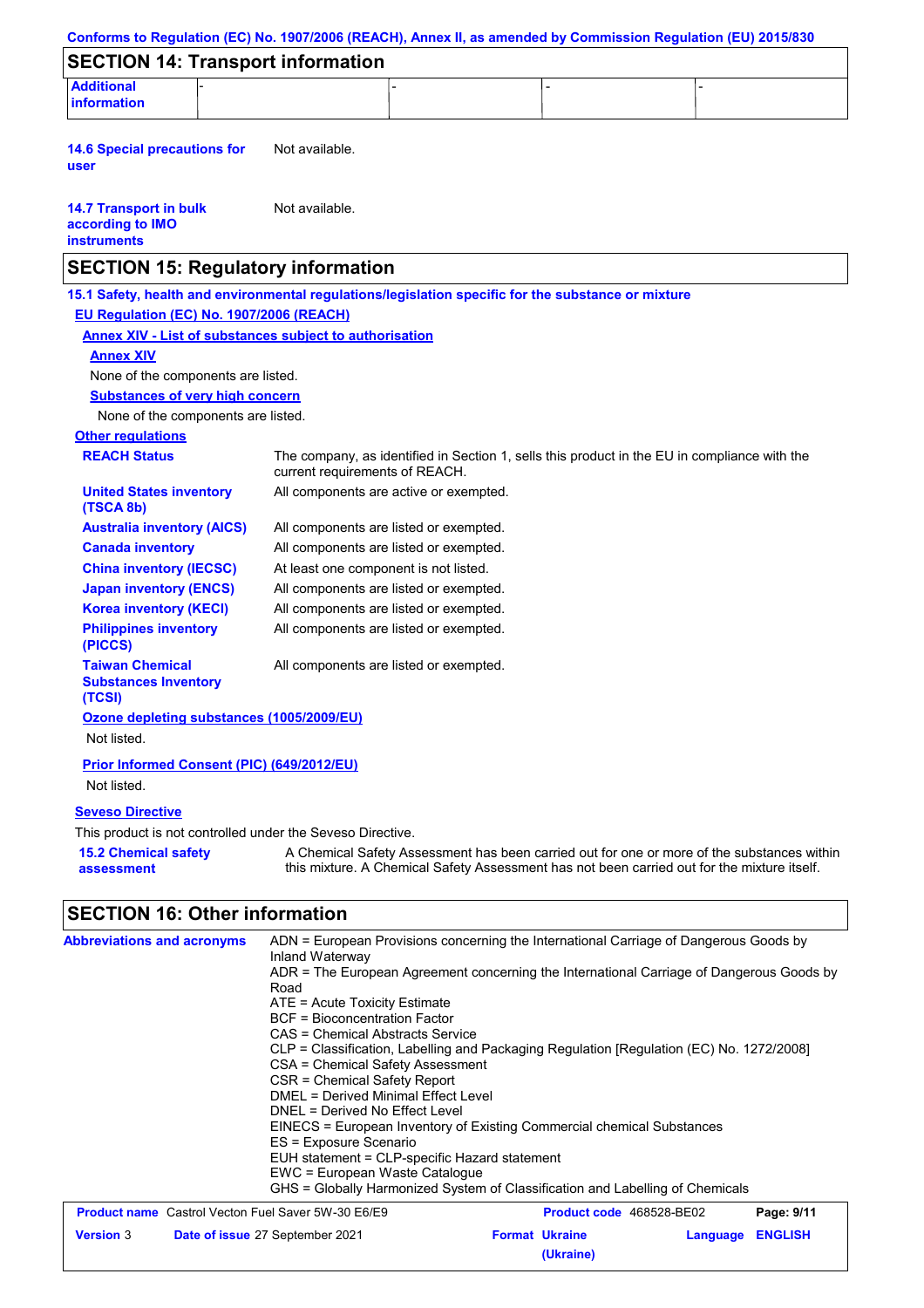## **SECTION 16: Other information**

IATA = International Air Transport Association IBC = Intermediate Bulk Container IMDG = International Maritime Dangerous Goods LogPow = logarithm of the octanol/water partition coefficient MARPOL = International Convention for the Prevention of Pollution From Ships, 1973 as modified by the Protocol of 1978. ("Marpol" = marine pollution) OECD = Organisation for Economic Co-operation and Development PBT = Persistent, Bioaccumulative and Toxic PNEC = Predicted No Effect Concentration REACH = Registration, Evaluation, Authorisation and Restriction of Chemicals Regulation [Regulation (EC) No. 1907/2006] RID = The Regulations concerning the International Carriage of Dangerous Goods by Rail RRN = REACH Registration Number SADT = Self-Accelerating Decomposition Temperature SVHC = Substances of Very High Concern STOT-RE = Specific Target Organ Toxicity - Repeated Exposure STOT-SE = Specific Target Organ Toxicity - Single Exposure TWA = Time weighted average UN = United Nations UVCB = Complex hydrocarbon substance VOC = Volatile Organic Compound vPvB = Very Persistent and Very Bioaccumulative Varies = may contain one or more of the following 64741-88-4 / RRN 01-2119488706-23, 64741-89-5 / RRN 01-2119487067-30, 64741-95-3 / RRN 01-2119487081-40, 64741-96-4/ RRN 01-2119483621-38, 64742-01-4 / RRN 01-2119488707-21, 64742-44-5 / RRN 01-2119985177-24, 64742-45-6, 64742-52-5 / RRN 01-2119467170-45, 64742-53-6 / RRN 01-2119480375-34, 64742-54-7 / RRN 01-2119484627-25, 64742-55-8 / RRN 01-2119487077-29, 64742-56-9 / RRN 01-2119480132-48, 64742-57-0 / RRN 01-2119489287-22, 64742-58-1, 64742-62-7 / RRN 01-2119480472-38, 64742-63-8, 64742-65-0 / RRN 01-2119471299-27, 64742-70-7 / RRN 01-2119487080-42, 72623-85-9 / RRN 01-2119555262-43, 72623-86-0 / RRN 01-2119474878-16, 72623-87-1 / RRN 01-2119474889-13

#### **Procedure used to derive the classification according to Regulation (EC) No. 1272/2008 [CLP/GHS]**

| <b>Classification</b>                                  |                            | <b>Justification</b>                          |  |  |  |
|--------------------------------------------------------|----------------------------|-----------------------------------------------|--|--|--|
| Not classified.                                        |                            |                                               |  |  |  |
| <b>Full text of abbreviated H</b><br><b>statements</b> | H304                       | May be fatal if swallowed and enters airways. |  |  |  |
| <b>Full text of classifications</b><br>[CLP/GHS]       | Asp. Tox. 1                | <b>ASPIRATION HAZARD - Category 1</b>         |  |  |  |
| <b>History</b>                                         |                            |                                               |  |  |  |
| Date of issue/Date of<br>revision                      | 27/09/2021.                |                                               |  |  |  |
| Date of previous issue                                 | 16/08/2021.                |                                               |  |  |  |
| <b>Prepared by</b>                                     | <b>Product Stewardship</b> |                                               |  |  |  |

#### **Indicates information that has changed from previously issued version.**

#### **Notice to reader**

All reasonably practicable steps have been taken to ensure this data sheet and the health, safety and environmental information contained in it is accurate as of the date specified below. No warranty or representation, express or implied is made as to the accuracy or completeness of the data and information in this data sheet.

The data and advice given apply when the product is sold for the stated application or applications. You should not use the product other than for the stated application or applications without seeking advice from BP Group.

It is the user's obligation to evaluate and use this product safely and to comply with all applicable laws and regulations. The BP Group shall not be responsible for any damage or injury resulting from use, other than the stated product use of the material, from any failure to adhere to recommendations, or from any hazards inherent in the nature of the material. Purchasers of the product for supply to a third party for use at work, have a duty to take all necessary steps to ensure that any person handling or using the product is provided with the information in this sheet. Employers have a duty to tell employees and others who may be affected of any hazards described in this sheet and of any precautions that should be taken. You can contact the BP Group to ensure that this document is the most current available. Alteration of this document is strictly prohibited.

| <b>Product name</b> Castrol Vecton Fuel Saver 5W-30 E6/E9 |                                        | <b>Product code</b> 468528-BE02 |                       | Page: 10/11      |  |
|-----------------------------------------------------------|----------------------------------------|---------------------------------|-----------------------|------------------|--|
| <b>Version</b> 3                                          | <b>Date of issue 27 September 2021</b> |                                 | <b>Format Ukraine</b> | Language ENGLISH |  |
|                                                           |                                        |                                 | (Ukraine)             |                  |  |